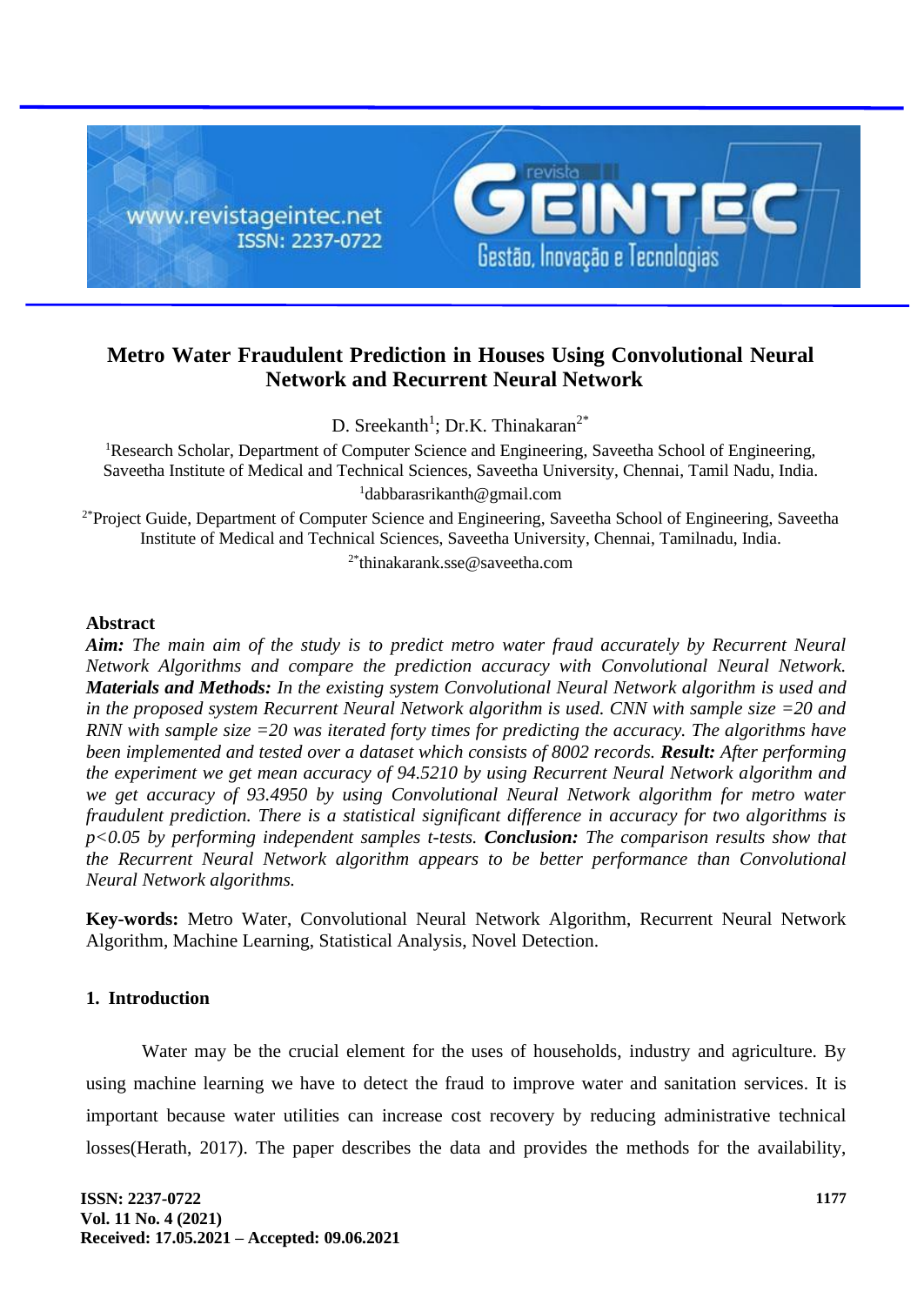accessibility and sanitation services. It also presents details of six metro cities in India(Lee et al., 2021; Saroj et al., 2020). Here so many applications are used in the Recurrent Neural Network. The application of this research is to detect fraudulent behaviour in water consumption using machine learning (Hu et al., 2018). The Recurrent Neural Network describes it as a well based performer in making and finding accuracy. Using machine learning techniques the RNN has so many networks to display the performance of algorithms (Puleio, 2021).

The leakage defects of metro water in the metro cities and the defects is even more in the metro cities (Zhao & Huang, 2019). Metro water can hold the record of the metro water cities. Water is the most important to our life without water we cannot survive(Shruti et al., 2020). The wlr gives the scenario identification, vulnerability and flooding assessment in the coastal areas. It is based on the flooding risk analysis under possible scenarios (Y. Zhang et al., 2019). The article discussed the fraud in the metro cities for the metro water. Here the records should be clear for the maintenance of metro water records and it is easy to say whether the fraud has taken place or not (Kleijn & de Kleijn, n.d.). The consumption should be less than the daily needs so the water should not be wasted and the metro water fraudulent behaviour finding will predict the accuracy, so the water should not be contaminated(Lin et al., 2021). In predicting water fraud the regression model is used by using the different parameters, currently it predicts the water quality. It can also have different temperature methods (Nafi & Brans, 2018).

Previously our team has a rich experience in working on various research projects across multiple disciplines (Gheena & Ezhilarasan, 2019; Jose et al., 2020; Ke et al., 2019; Krishnaswamy et al., 2020; Malli Sureshbabu et al., 2019; Mehta et al., 2019; Muthukrishnan et al., 2020; M. S. Samuel et al., 2019; S. R. Samuel et al., 2020; Sathish & Karthick, 2020; Sharma et al., 2019; Varghese et al., 2019; Venu, Raju, et al., 2019; Venu, Subramani, et al., 2019; Vignesh et al., 2019; Vijayakumar Jain et al., 2019). Now the growing trend in this area motivated us to pursue this project.

To detect the water fraudulent is important because water utilities can increase cost recovery by reducing administrative technical losses. This paper is intended to implement recent machine learning algorithms for metro water fraudulent prediction using Recurrent Neural Network and comparison of prediction accuracy with Convolutional Neural Network Algorithms.

### **2. Materials and Methods**

The experiment was conducted in Saveetha School of Engineering, Saveetha Institute of Medical and Technical Sciences, Saveetha University. We use two supervised learning algorithms as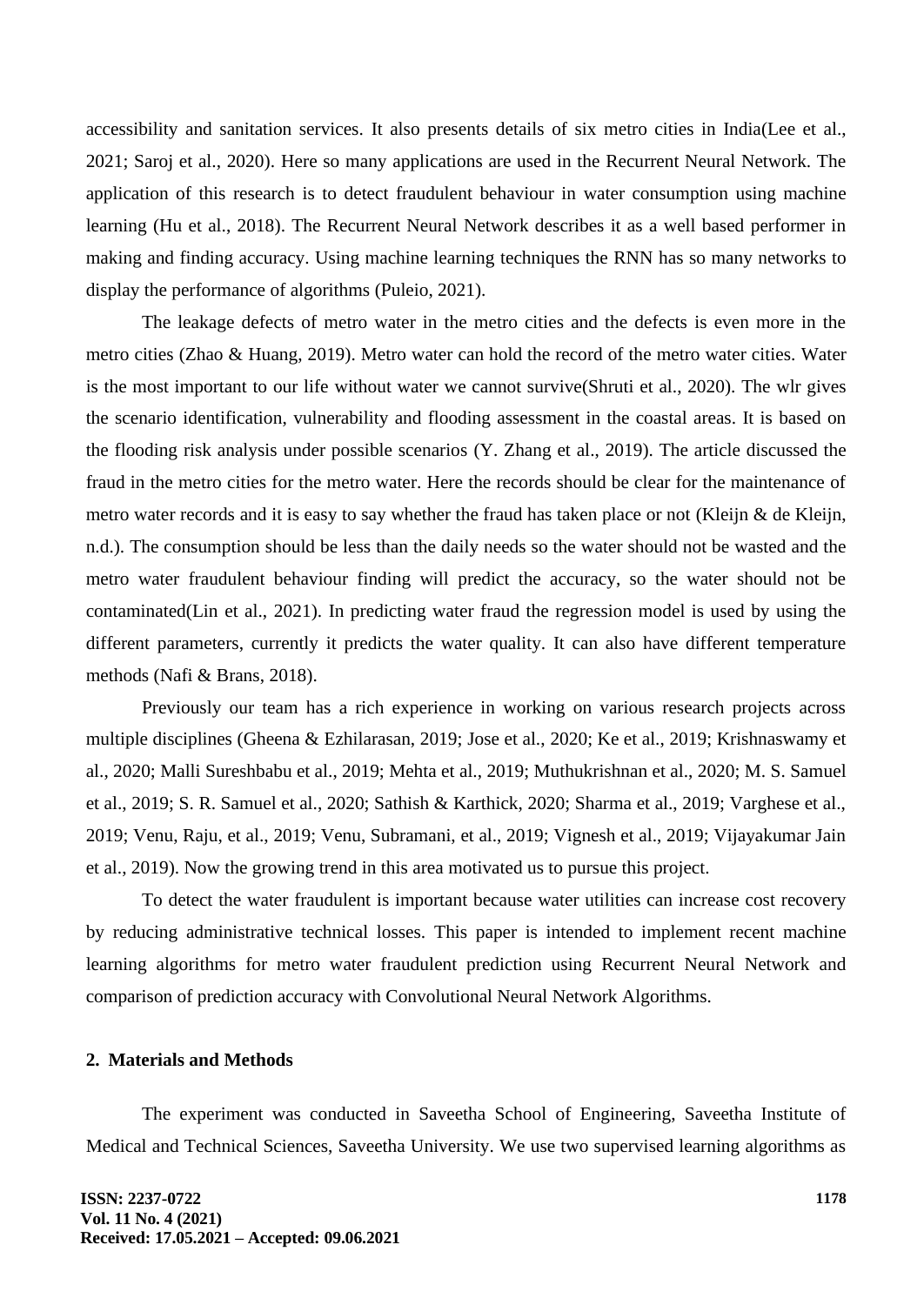two groups, Convolutional neural network and Recurrent neural network. We perform two iterations on each group, one for metro water fraud training and other for metro water fraud testing using these two algorithms. We use a Pre-power test about 80%. The sample size for each group is 20 and the total sample size is 40.

The dataset; which we used in the paper is training dataset and testing dataset. and The dataset contains 8001 rows and 8 columns. The dataset contains two files "dataset.csv" and "test.csv". The file dataset.csv contains eight attributes named as "Condition", "Case", "Diameter", "Year", "Month", "Reference", "Consumption", "Label" and test.csv file contains seven attributes named as "Condition", "Case", "Diameter", "Year", "Month", "Reference", "Consumption". We need only the text attribute as dependent for analysis and classification.

#### **Convolutional Neural Network Algorithm**

Convolutional Neural Network algorithm is a supervised learning algorithm .It indicates that the network employs an operation called convolution. It will work by using tree layers, they are input layer, hidden layer, output layer. The principle of this convolutional neural network is to activate the function, pool layer and fully connected layer.

#### **Pseudocode:**

1.Input: d:dataset 2.Output: CNN trained model 3.let f be the matrix 4.For i in data do 5. Let f<sup>i</sup> be the matrix of sample i 6. For j in i do 7.  $V \leftarrow vector_{(i,w)}$ 8. append  $v_i$  to  $f_i$ 9. append  $f_i$  to f 10.  $f_{train}$ ,  $f_{test}$ ,  $l_{train}$ ,  $l_{test} \leftarrow$  split the datasets 11.  $M \leftarrow \text{CNN}(f_{\text{train}}, l_{\text{train}})$ 12. Evaluate $(i, l_{test}, M)$ 13. Return score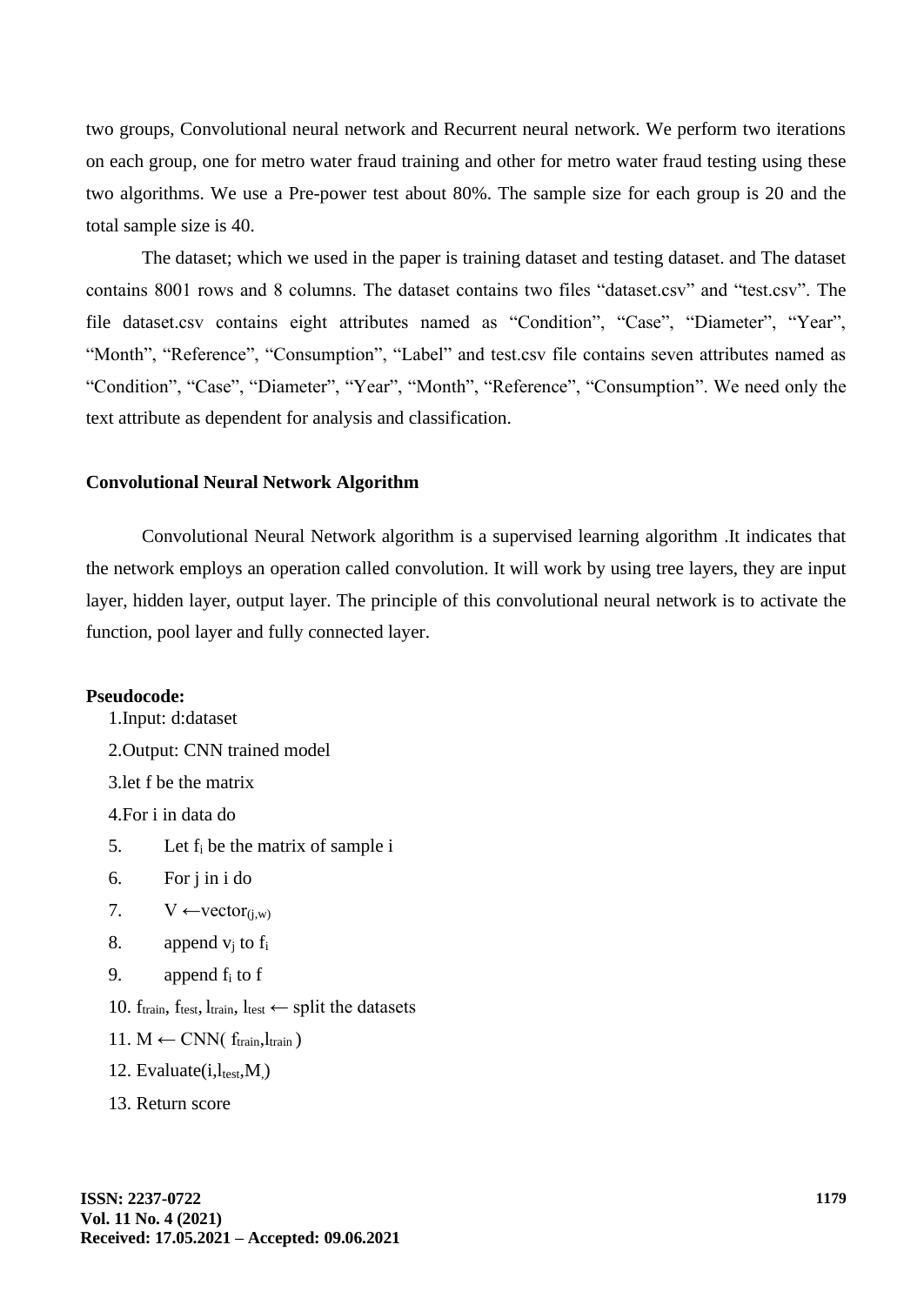#### **3. Recurrent Neural Network Algorithm**

Recurrent Neural Network is a powerful network and robust type of neural networks. In the RNN the main part is internal memory which remembers the input. This novel technique used to analyse the fraudulent behaviour. It will use the internal memory as arbitrary inputs in the sequence of the inputs.

#### **Pseudocode**

- 1. Create def function for rnn
- 2. Declare variables rnn\_acc, rnn\_history
- 3. x.reshape( ) shape the dataset and remove the null values
- 4. lstm\_model = sequential  $()$  do the dropout values
- 5. Print the accuracy
- 6. Print the graph.

The platform used to evaluate the machine learning algorithms was jupyter lab. The hardware configurations were ryzen processors with a RAM size of 8 GB. The system type used was a 64-bit, OS, X64 based processor with HDD of 1 TB. The operating system used was windows and the tool used was jupyter lab with python programming language.

The dataset is trained and tested data is collected. Data preprocessing has to be done. After this it will remove the unnecessary attributes from the dataset and concatenating and shuffling also need to be done. Data exploration shows the contents present in the dataset. Convert the dataset that it contains only the data needed for the classifier. Split the dataset into a training set and testing set. Now implement the machine learning classifier and use the training dataset to train the classifier. After training the classifier uses a testing dataset to test the trained classifier to get the predicted accuracy from the classifier.

The analysis was done by IBM SPSS version 21. It is a statistical software tool used for data analysis. For both proposed and existing algorithms iterations were done with a maximum of 20 samples and for each iteration the predicted accuracy was noted for analysing accuracy. With value obtained from the iterations Independent Sample T-test was performed .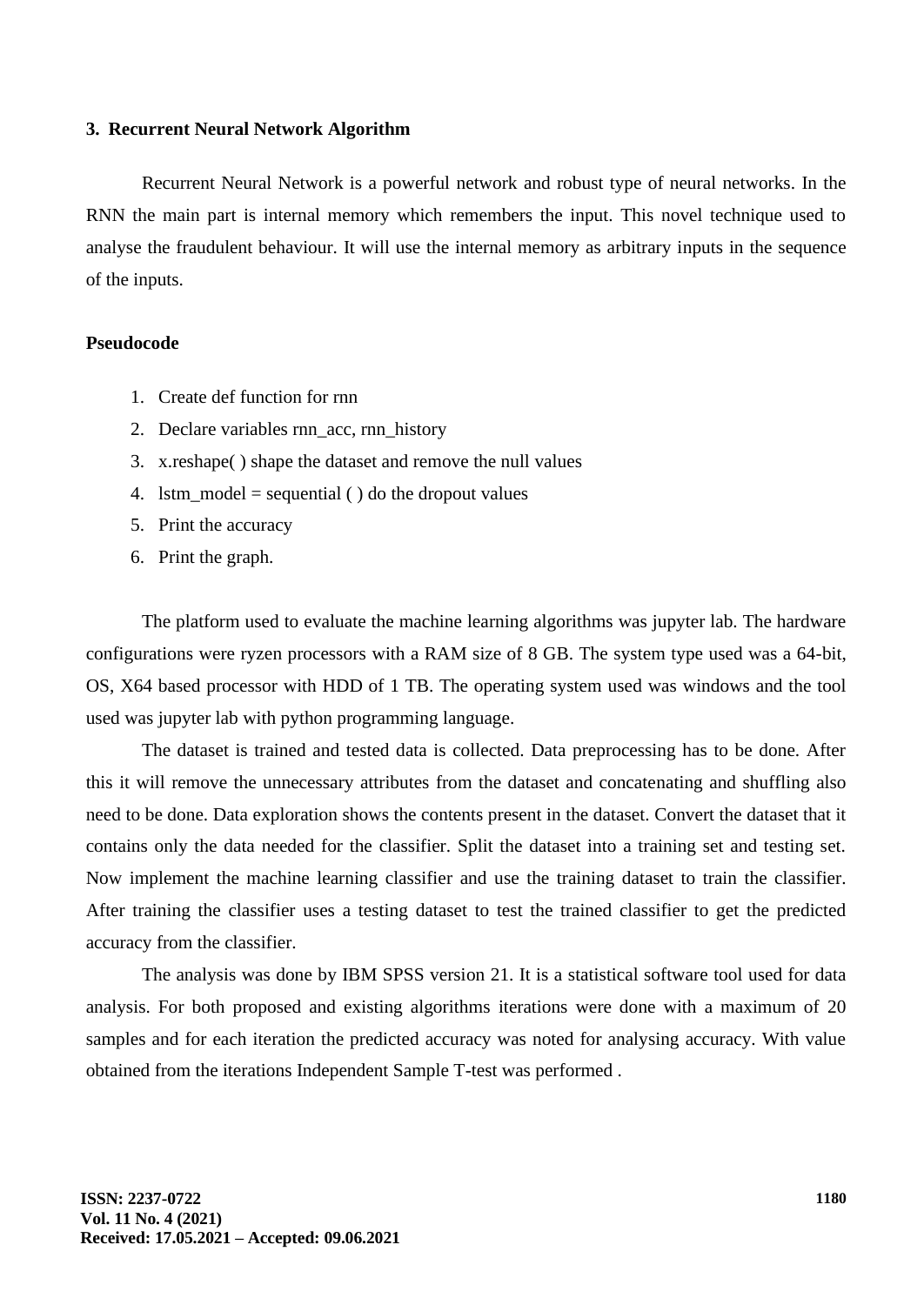### **4. Results**

From **Table-1**, we can observe the accuracy of the Recurrent Neural Network is approximately (94%) and Convolutional Neural Network is approximately (93%). The accuracy varies for different test sizes in decimals. The mean, standard deviation and significant difference of Recurrent Neural Network and Convolutional Neural Network is tabulated **(Table 2)** which shows there is a significant difference between two groups since p<0.03(Independent Samples Test). The mean, standard deviation and standard error mean of Recurrent Neural Network algorithm and Convolutional Neural Network is tabulated **(Table 3)** which shows that Recurrent Neural network has an accuracy mean of 94.52%,Std.Deviation of 0.19950 for the sample size of 20 where the Convolutional Neural Network has an accuracy mean of 93.49%, Std.Deviation of 0.20869 for the sample size of 20, based on the above results the statistical significance of Recurrent Neural Network is high. Bar graph is comparing the mean accuracy of Convolutional Neural Network and Recurrent Neural Network algorithms **(Fig1).**

Table 1 - Comparison of Prediction accuracy between Convolutional Neural Network and Recurrent Neural Network. The RNN attained accuracy 94% when compared to CNN accuracy 93%.

| <b>Execution</b> | <b>CNN</b> algorithm | <b>RNN</b> algorithm |
|------------------|----------------------|----------------------|
|                  | 93.00                | 94.00                |
| 2                | 93.26                | 93.96                |
| 3                | 93.06                | 93.67                |
| 4                | 92.96                | 94.33                |
| 5                | 92.67                | 93.87                |
| 6                | 92.45                | 93.98                |
| 7                | 93.23                | 94.34                |
| 8                | 93.45                | 93.68                |
| 9                | 93.11                | 94.22                |
| 10               | 93.54                | 94.11                |

Table 2 - Group Statistics. Here the samples taken for the RNN algorithm is 20 and the mean of RNN algorithm is 94.5210 and CNN mean value is 93.4950. The below table will show the RNN attained Std. Deviation (0.19950) and Std error mean  $(0.04461)$ 

| <b>Algorithm</b> | N  | Mean    | <b>Std. Deviation</b> | <b>Std. Mean Error</b> |
|------------------|----|---------|-----------------------|------------------------|
| <b>CNN</b>       | 20 | 93.4950 | 0.20869               | 0.04667                |
| RNN              |    | 94.5210 | 0.19950               | 0.04461                |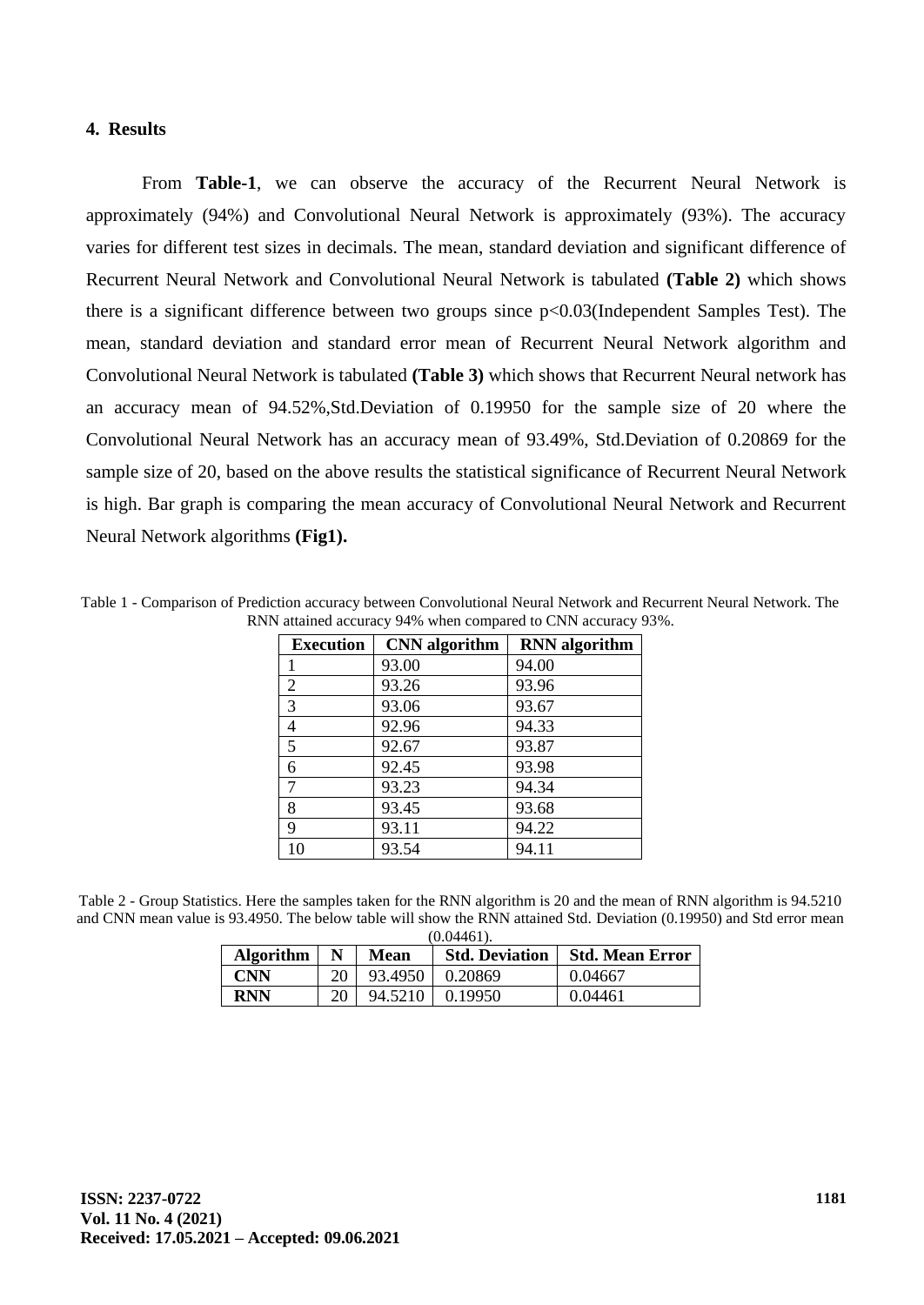|                                   | <b>Levene's Test</b> |       | <b>T-test for Equality of Means</b> |        |            |                                  |                                        |         |              |
|-----------------------------------|----------------------|-------|-------------------------------------|--------|------------|----------------------------------|----------------------------------------|---------|--------------|
|                                   | F                    | Sig.  |                                     | df     | <b>Sig</b> | <b>Mean</b><br><b>Difference</b> | <b>Std. Error</b><br><b>Difference</b> | Lower   | <b>Upper</b> |
| Equal<br>Variances<br>assumed     | 0.104                | 0.748 | $-15.893$                           | 38     | 0.002      | $-1.02600$                       | 0.06456                                | 1.15669 | 0.89531      |
| Equal<br>Variances<br>not assumed |                      |       | $-15.893$                           | 37.923 | 0.002      | $-1.02600$                       | 0.06456                                | 1.15670 | 0.89530      |

Table 3 - Independent Samples Test. The accuracy increases and the error rate decreases.

Fig 1 - Comparison of CNN and RNN algorithms In terms of Mean accuracy. The CNN algorithm has 93% accuracy and the RNN algorithm has 94% accuracy. The mean accuracy of RNN is better than CNN and the standard deviation of RNN is slightly better than CNN. X Axis: CNN vs RNN Algorithm, Y Axis: Mean accuracy of detection  $\pm$  1 SD.



### **5. Discussion**

In this study of metro water fraudulent prediction, the Recurrent Neural Network algorithm has higher accuracy approximately (94%) in comparison to convolutional Neural Network algorithm approximately  $(93\%)$ . Recurrent Neural Network algorithms have better significance  $(p<0.005)$ which we get while using the SPSS tool for statistical calculations. Dong et al. have implemented Resnet50 and Recurrent Neural Network classifiers to detect the metro water fraudulent and obtained accuracy 89% (Dong et al., 2019). Zhang et al. Introduced the ensemble deep learning model and they used ensemble classifiers to detect metro water fraudulent and obtained accuracy 91%(Y.-F. Zhang et al., 2020). Metro water can hold the record of the metro water cities. Water is the most important to our life without water we cannot survive(Shruti et al., 2020). Kim et al. uses the convolutional neural network algorithm in ungauged watershed. Here they developed a discharge estimation model and CNN is best algorithm than RNN (Kim et al., 2020). The metro water should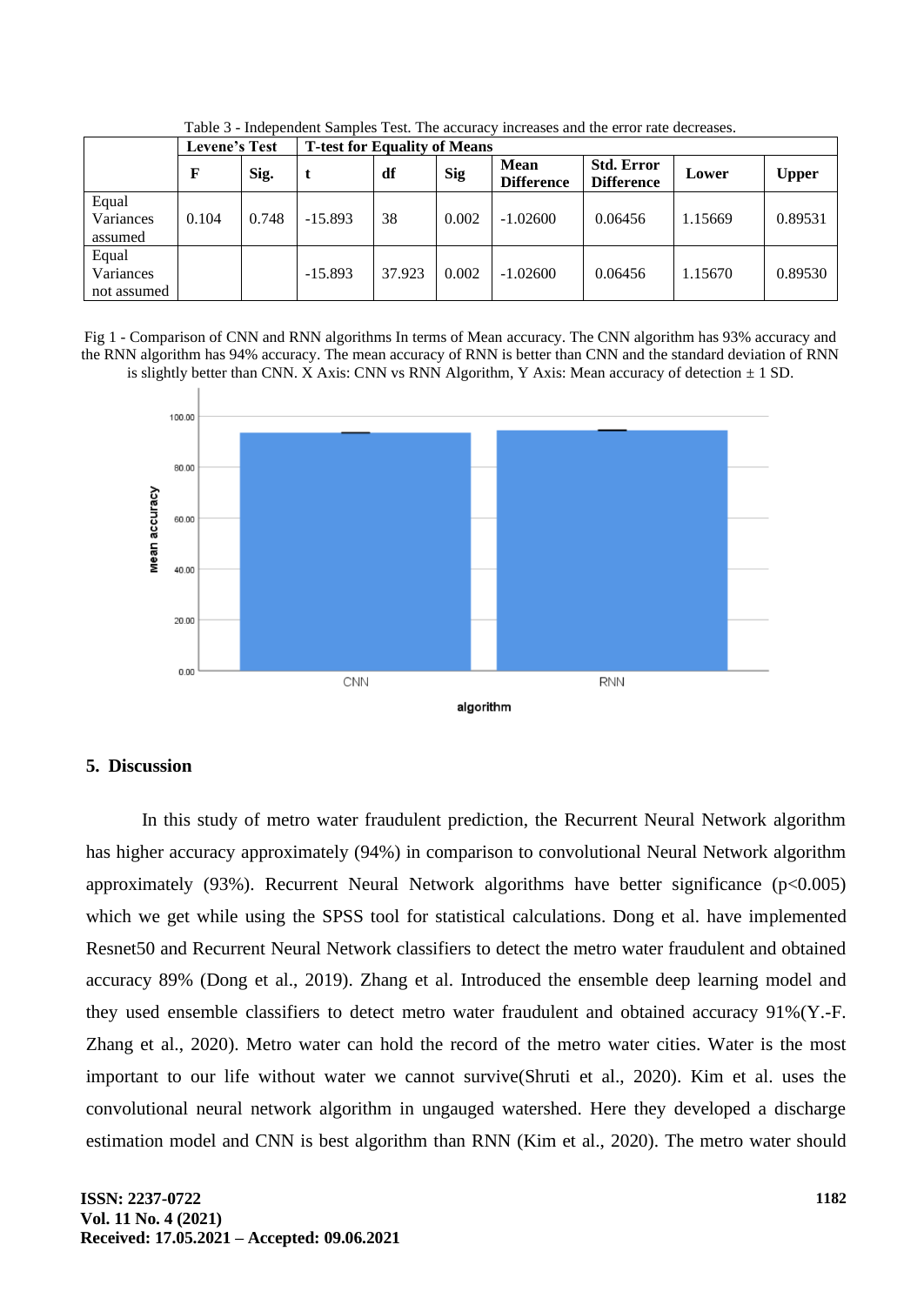not be contaminated because of the pollution to prevent water pollution from the various domains in the system mobility, communication, scalability in the data acquisition (Saravanan et al., 2018).

Factors affecting both the classifiers using metro water fraudulent behaviour is cost recovery, dataset size. The identification ability of the model is completely dependent on the RNN and its characteristics; small size datasets with a smaller number of class labels performs better convergence. Our research is aimed to develop the domain with the supervised learning methods (Jalilov, 2017). The data in the Recurrent Neural Network analyses the situation happening where the Convolutional Neural Network improves the classifier which is used in the metro water fraudulent prediction. The Convolutional Neural Network has so many disadvantages than the Recurrent Neural Network ("Gesture Recognition Using CNN and RNN," 2020).

Our institution is passionate about high quality evidence based research and has excelled in various fields ((Ezhilarasan et al., 2019; Mathew et al., 2020; Pc et al., 2018; Ramadurai et al., 2019; Ramesh et al., 2018; Sridharan et al., 2019; Vijayashree Priyadharsini, 2019). We hope this study adds to this rich legacy.

There are a lot of attributes which the dataset contains that are not helpful to predict accuracy , only very few to predict accuracy(%) for metro water fraudulent prediction in houses.The long sequence of data is not handled by activation function.

Many attributes can be considered for RNN in future so that it can work efficiently and improve the prediction accuracy. Attributes like profile, source, proofs can improve the accuracy.

### **6. Conclusion**

The accuracy of metro water fraudulent prediction using Recurrent Neural Network algorithm has better accuracy 94% in comparison with Convolutional Neural Network accuracy of 93%. The discussion proves that the Recurrent Neural Network algorithm appears to be better than the Convolutional Neural Network algorithm.

### **Declarations**

**Conflict of Interests:** No conflict of interest in this manuscript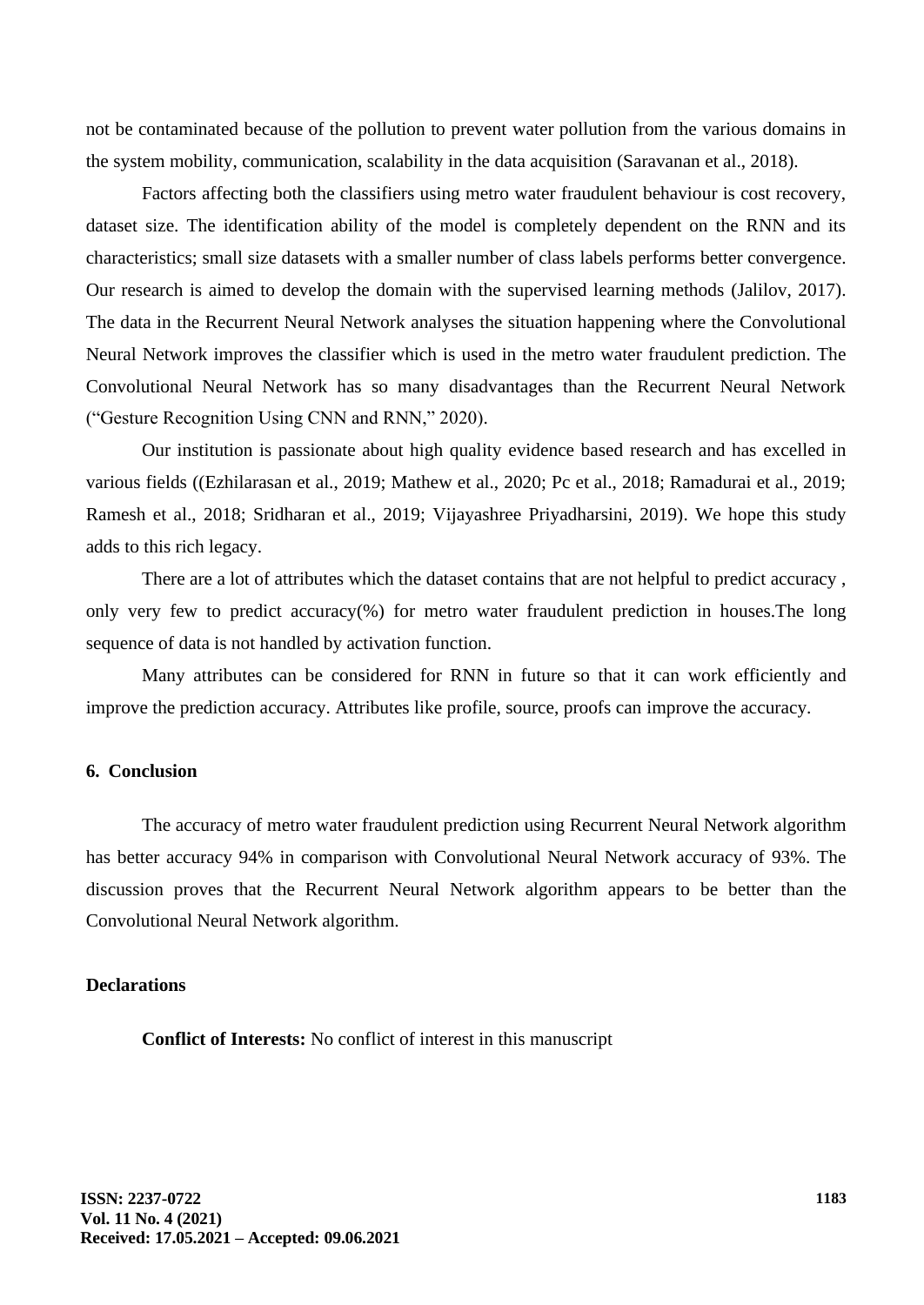#### **Author Contribution**

Author Sree is involved in data collection, data analysis, manuscript writing. Author K.Thi involved in data verification, conceptualization, data validation and critical review of manuscript.

#### **Acknowledgements**

The authors would like to express their gratitude towards Saveetha School of Engineering, Saveetha Institute of Medical and Technical Sciences,(Formerly known as Saveetha University) for providing the necessary infrastructure to carry out this work successfully.

**Funding:** We thank the following organizations for providing financial support that enabled us to complete the study.

- 7. Biozone Pvt.Ltd., Chennai-600032
- 8. Saveetha University
- 9. Saveetha Institute of Medical and Technical Sciences
- 10. Saveetha School of Engineering

## **References**

Dong, Y., Wen, R., Li, Z., Zhang, K., & Zhang, L. (2019). Clu-RNN: A New RNN Based Approach to Diabetic Blood Glucose Prediction. In *2019 IEEE 7th International Conference on Bioinformatics and Computational Biology (ICBCB)*. https://doi.org/10.1109/icbcb.2019.8854670

Ezhilarasan, D., Apoorva, V.S., & Ashok Vardhan, N. (2019). Syzygium cumini extract induced reactive oxygen species-mediated apoptosis in human oral squamous carcinoma cells. *Journal of Oral Pathology & Medicine: Official Publication of the International Association of Oral Pathologists and the American Academy of Oral Pathology*, *48*(2), 115–121.

Gesture Recognition using CNN and RNN. (2020). In *Regular,* 9(2), 230–233. https://doi.org/10.35940/ijrte.b3417.079220

Gheena, S., & Ezhilarasan, D. (2019). Syringic acid triggers reactive oxygen species-mediated cytotoxicity in HepG2 cells. *Human & Experimental Toxicology*, *38*(6), 694–702.

Herath, S. (2017). Keynote address: Urban Water Management in Metro Colombo. In *2017 Moratuwa Engineering Research Conference (MERCon)*. https://doi.org/10.1109/mercon.2017.7980445

Hu, Y., Huang, S.Y., Hanner, R., Levin, J., & Lu, X. (2018). Study of fish products in Metro Vancouver using DNA barcoding methods reveals fraudulent labeling. In *Food Control* (Vol. 94, pp. 38–47). https://doi.org/10.1016/j.foodcont.2018.06.023

Jalilov, S.M. (2017). Value of Clean Water Resources: Estimating the Water Quality Improvement in Metro Manila, Philippines. In *Resources* 7(1), p. https://doi.org/10.3390/resources7010001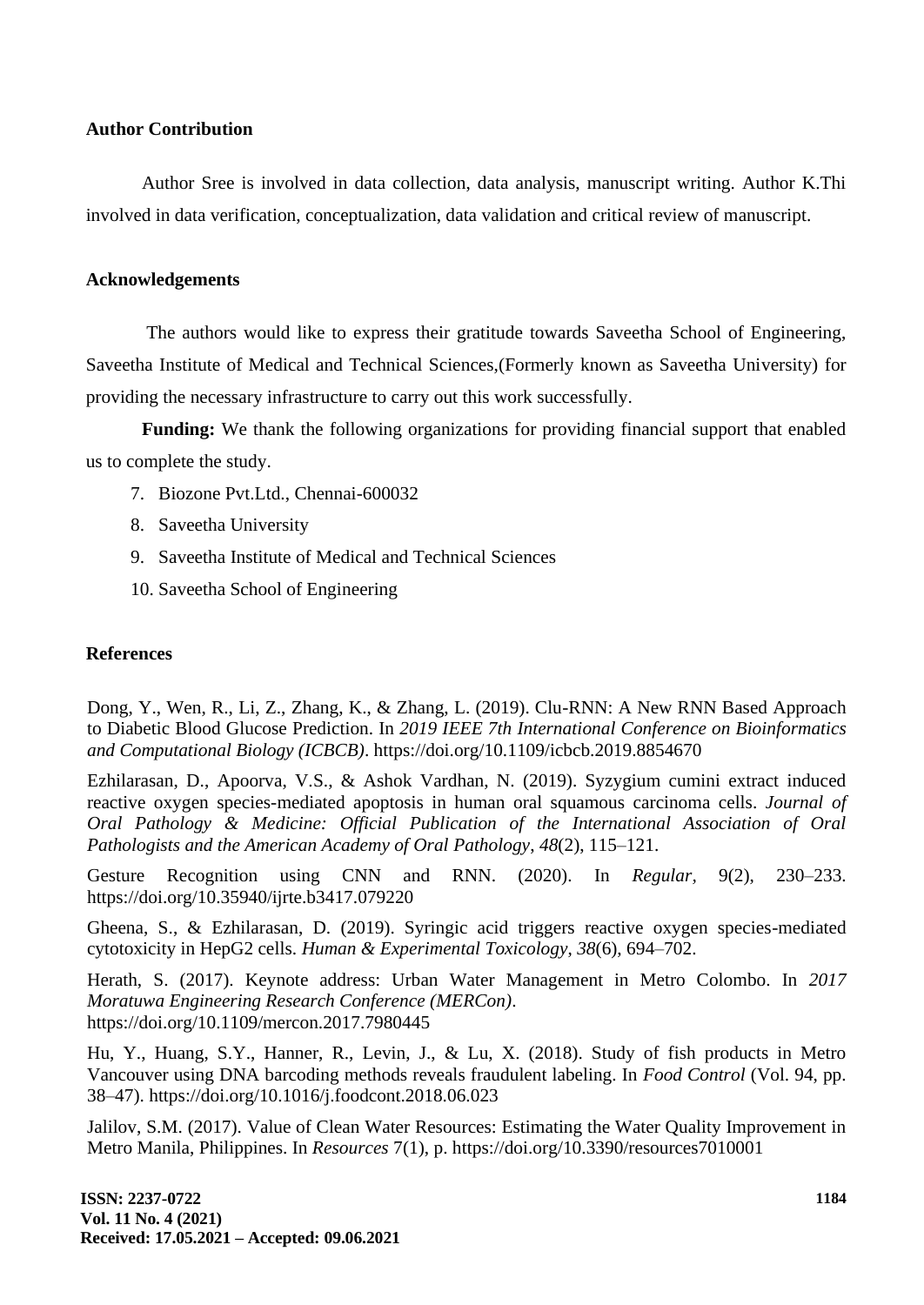Jose, J., Ajitha, & Subbaiyan, H. (2020). Different treatment modalities followed by dental practitioners for Ellis class 2 fracture – A questionnaire-based survey. *The Open Dentistry Journal*, *14*(1), 59–65.

Ke, Y., Al Aboody, M.S., Alturaiki, W., Alsagaby, S.A., Alfaiz, F.A., Veeraraghavan, V.P., & Mickymaray, S. (2019). Photosynthesized gold nanoparticles from Catharanthus roseus induces caspase-mediated apoptosis in cervical cancer cells (HeLa). *Artificial Cells, Nanomedicine, and Biotechnology, 47*(1), 1938–1946.

Kim, D.Y., Da Ye, K., & Song, C.M. (2020). Developing a Discharge Estimation Model for Ungauged Watershed Using CNN and Hydrological Image. In *Water,* 12(12), 3534. https://doi.org/10.3390/w12123534

Kleijn, G. de, & de Kleijn, G. (n.d.). Fistulae and water fraud in late antique Constantinople. In *Fountains and Water Culture in Byzantium,* 55–67. https://doi.org/10.1017/cbo9781316226742.004

Krishnaswamy, H., Muthukrishnan, S., Thanikodi, S., Arockiaraj, G., Antony, & Venkatraman, V. (2020). Investigation of air conditioning temperature variation by modifying the structure of passenger car using computational fluid dynamics. *Thermal Science*, *24*(1 Part B), 495–498.

Lee, G., Kim, D., & Han, J.I. (2021). Gas-diffusion-electrode based direct electro-stripping system for gaseous ammonia recovery from livestock wastewater. *Water Research*, *196*, 117012.

Lin, D., Bai, L., Xu, D., Zhang, H., Guo, T., Li, G., & Liang, H. (2021). Effects of oxidation on humic-acid-enhanced gypsum scaling in different nanofiltration phases: Performance, mechanisms and prediction by differential log-transformed absorbance spectroscopy. *Water Research*, *195*, 116989.

Malli Sureshbabu, N., Selvarasu, K., V, J.K., Nandakumar, M., & Selvam, D. (2019). Concentrated Growth Factors as an Ingenious Biomaterial in Regeneration of Bony Defects after Periapical Surgery: A Report of Two Cases. *Case Reports in Dentistry*, *2019*, 7046203.

Mathew, M.G., Samuel, S.R., Soni, A.J., & Roopa, K.B. (2020). Evaluation of adhesion of Streptococcus mutans, plaque accumulation on zirconia and stainless steel crowns, and surrounding gingival inflammation in primary …. *Clinical Oral Investigations*. https://link.springer.com/article/10.1007/s00784-020-03204-9

Mehta, M., Deeksha, Tewari, D., Gupta, G., Awasthi, R., Singh, H., Pandey, P., Chellappan, D.K., Wadhwa, R., Collet, T., Hansbro, P.M., Kumar, S.R., Thangavelu, L., Negi, P., Dua, K., & Satija, S. (2019). Oligonucleotide therapy: An emerging focus area for drug delivery in chronic inflammatory respiratory diseases. *Chemico-Biological Interactions*, *308*, 206–215.

Muthukrishnan, S., Krishnaswamy, H., Thanikodi, S., Sundaresan, D., & Venkatraman, V. (2020). Support vector machine for modelling and simulation of heat exchangers. *Thermal Science*, *24*(1 Part B), 499–503.

Nafi, A., & Brans, J. (2018). Prediction of Water Utility Performance: The Case of the Water Efficiency Rate. In *Water* (Vol. 10, Issue 10, p. 1443). https://doi.org/10.3390/w10101443

Pc, J., Marimuthu, T., & Devadoss, P. (2018). Prevalence and measurement of anterior loop of the mandibular canal using CBCT: A cross sectional study. *Clinical Implant Dentistry and Related Research*. https://europepmc.org/article/med/29624863

Puleio, A. (2021). Recurrent neural network ensemble, a new instrument for the prediction of infectious diseases. *European Physical Journal plus*, *136*(3), 319.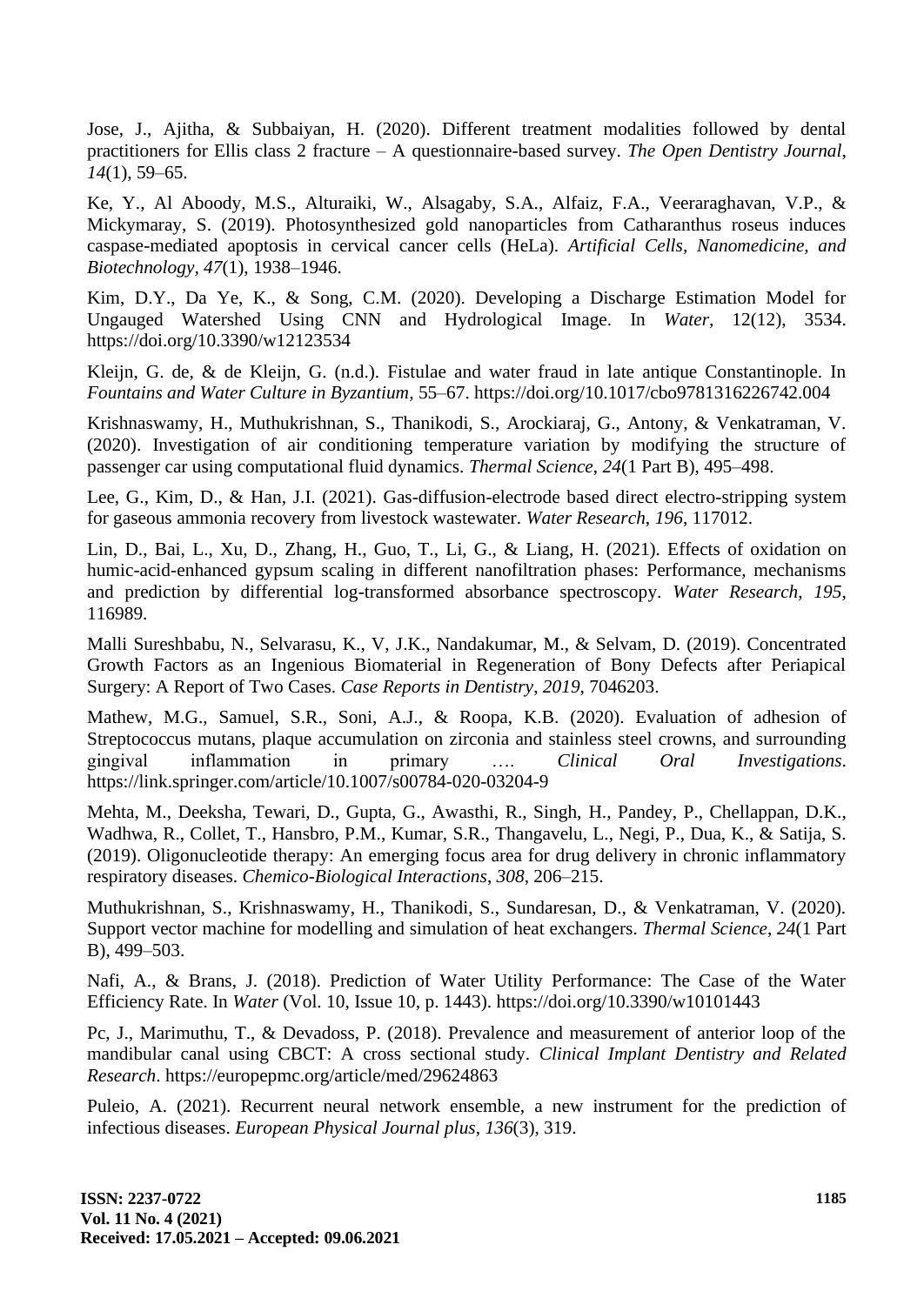Ramadurai, N., Gurunathan, D., Samuel, A.V., Subramanian, E., & Rodrigues, S.J.L. (2019). Effectiveness of 2% Articaine as an anesthetic agent in children: randomized controlled trial. *Clinical Oral Investigations*, *23*(9), 3543–3550.

Ramesh, A., Varghese, S., Jayakumar, N.D., & Malaiappan, S. (2018). Comparative estimation of sulfiredoxin levels between chronic periodontitis and healthy patients - A case-control study. *Journal of Periodontology*, *89*(10), 1241–1248.

Samuel, M.S., Bhattacharya, J., Raj, S., Santhanam, N., Singh, H., & Pradeep Singh, N.D. (2019). Efficient removal of Chromium(VI) from aqueous solution using chitosan grafted graphene oxide (CS-GO) nanocomposite. *International Journal of Biological Macromolecules*, *121*, 285–292.

Samuel, S.R., Acharya, S., & Rao, J.C. (2020). School Interventions-based Prevention of Early-Childhood Caries among 3-5-year-old children from very low socioeconomic status: Two-year randomized trial. *Journal of Public Health Dentistry*, *80*(1), 51–60.

Saravanan, K., Anusuya, E., Kumar, R., & Son, L.H. (2018). Real-time water quality monitoring using Internet of Things in SCADA. *Environmental Monitoring and Assessment*, *190*(9), 556.

Saroj, S.K., Goli, S., Rana, M.J., & Choudhary, B.K. (2020). Data on water, sanitation, and hygiene in six select metro cities of India. *Data in Brief*, *29*, 105268.

Sathish, T., & Karthick, S. (2020). Wear behaviour analysis on aluminium alloy 7050 with reinforced SiC through taguchi approach. *Journal of Japan Research Institute for Advanced Copper-Base Materials and Technologies*, *9*(3), 3481–3487.

Sharma, P., Mehta, M., Dhanjal, D.S., Kaur, S., Gupta, G., Singh, H., Thangavelu, L., Rajeshkumar, S., Tambuwala, M., Bakshi, H.A., Chellappan, D.K., Dua, K., & Satija, S. (2019). Emerging trends in the novel drug delivery approaches for the treatment of lung cancer. *Chemico-Biological Interactions*, *309*, 108720.

Shruti, V.C., Pérez-Guevara, F., & Kutralam-Muniasamy, G. (2020). Metro station free drinking water fountain- A potential "microplastics hotspot" for human consumption. *Environmental Pollution*, *261*, 114227.

Sridharan, G., Ramani, P., Patankar, S., & Vijayaraghavan, R. (2019). Evaluation of salivary metabolomics in oral leukoplakia and oral squamous cell carcinoma. *Journal of Oral Pathology & Medicine: Official Publication of the International Association of Oral Pathologists and the American Academy of Oral Pathology*, *48*(4), 299–306.

Varghese, S.S., Ramesh, A., & Veeraiyan, D.N. (2019). Blended Module-Based Teaching in Biostatistics and Research Methodology: A Retrospective Study with Postgraduate Dental Students. *Journal of Dental Education*, *83*(4), 445–450.

Venu, H., Raju, V.D., & Subramani, L. (2019). Combined effect of influence of nano additives, combustion chamber geometry and injection timing in a DI diesel engine fuelled with ternary (dieselbiodiesel-ethanol) blends. *Energy*, *174*, 386–406.

Venu, H., Subramani, L., & Raju, V.D. (2019). Emission reduction in a DI diesel engine using exhaust gas recirculation (EGR) of palm biodiesel blended with TiO2 nano additives. *Renewable Energy*, *140*, 245–263.

Vignesh, R., Sharmin, D., Rekha, C.V., Annamalai, S., & Baghkomeh, P.N. (2019). Management of Complicated Crown-Root Fracture by Extra-Oral Fragment Reattachment and Intentional Reimplantation with 2 Years Review. *Contemporary Clinical Dentistry*, *10*(2), 397–401.